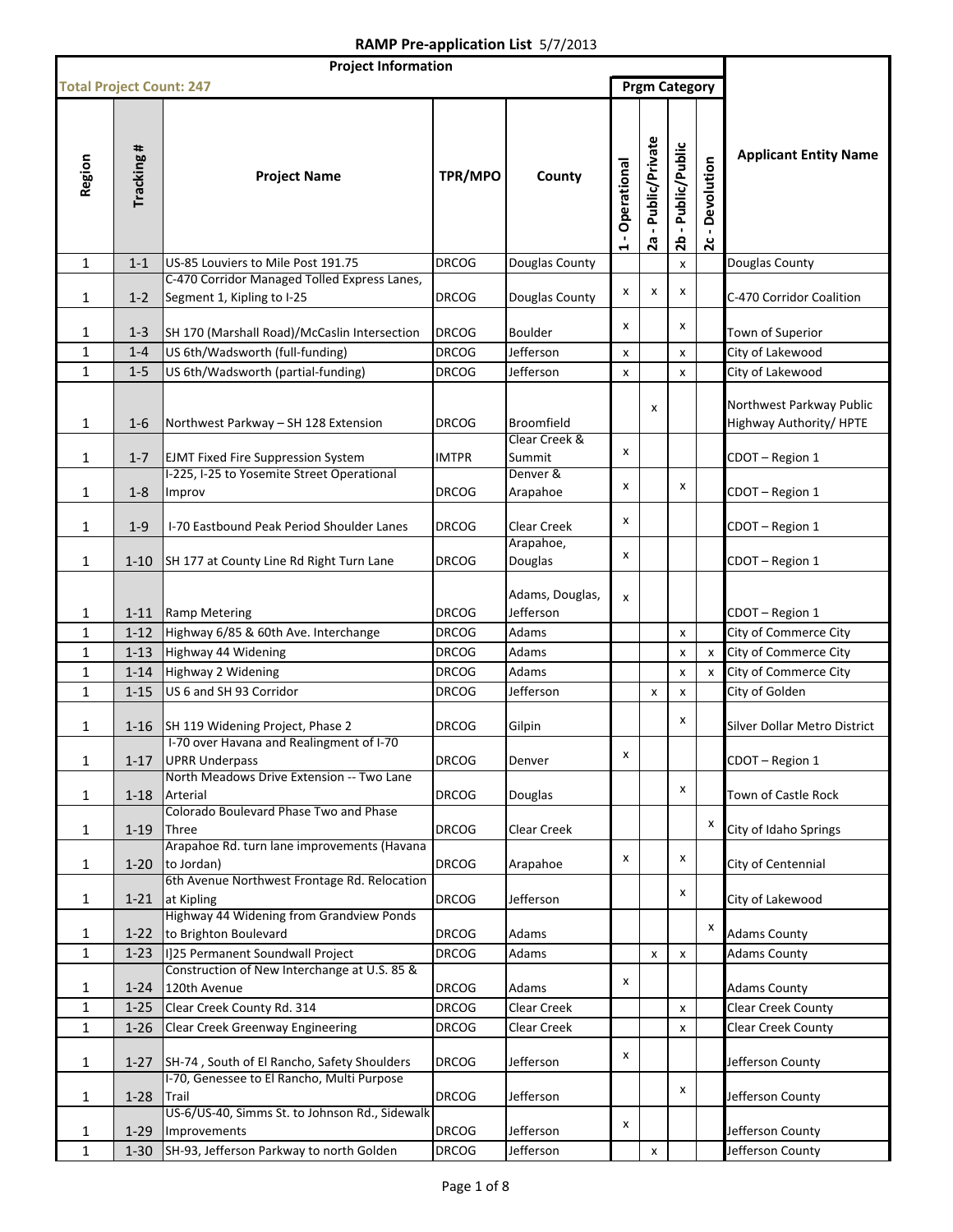| <b>Project Information</b>      |            |                                                                                                                                                        |              |                                                               |                               |                               |                       |                                              |                                                                  |
|---------------------------------|------------|--------------------------------------------------------------------------------------------------------------------------------------------------------|--------------|---------------------------------------------------------------|-------------------------------|-------------------------------|-----------------------|----------------------------------------------|------------------------------------------------------------------|
| <b>Total Project Count: 247</b> |            |                                                                                                                                                        |              |                                                               |                               |                               | <b>Prgm Category</b>  |                                              |                                                                  |
| Region                          | Tracking # | <b>Project Name</b>                                                                                                                                    | TPR/MPO      | County                                                        | Operational<br>$\blacksquare$ | - Public/Private<br><b>2a</b> | - Public/Public<br>2b | Devolution<br>$\blacksquare$<br>$\mathbf{z}$ | <b>Applicant Entity Name</b>                                     |
| 1                               | $1 - 31$   | I-25 PEL, Castle Rock to Monument PEL                                                                                                                  | <b>PPACG</b> | Douglas & El Paso                                             | X                             |                               |                       |                                              | CDOT-Region 1                                                    |
| $\mathbf{1}$                    | $1 - 32$   | Civic Center Station Rehabilitation Project                                                                                                            | <b>DRCOG</b> | Denver                                                        |                               |                               | X                     |                                              | <b>RTD</b>                                                       |
|                                 |            | I-225 Rail Line LRT Operations and Storage                                                                                                             |              | Adams &                                                       |                               |                               |                       |                                              |                                                                  |
| 1                               | $1 - 33$   | Project                                                                                                                                                | <b>DRCOG</b> | Araphahoe                                                     |                               |                               | x                     |                                              | <b>RTD</b>                                                       |
| 1                               | $1 - 34$   | US 36 BRT Bus Procurement Project                                                                                                                      | <b>DRCOG</b> | Adams, Boulder,<br>Broomfield,<br>Jefferson                   |                               |                               | х                     |                                              | RTD                                                              |
| $\mathbf{1}$                    | $1 - 35$   | 16th Street Mall Rehabilitation Project                                                                                                                | <b>DRCOG</b> | Denver                                                        |                               |                               | X                     |                                              | <b>RTD</b>                                                       |
| $\mathbf{1}$                    | $1 - 36$   | MLK Blvd. Extension                                                                                                                                    | <b>DRCOG</b> | Denver                                                        |                               | x                             | X                     |                                              | City of Denver                                                   |
| $\mathbf{1}$                    | $1 - 37$   | Fed Blvd 6th to Howard                                                                                                                                 | <b>DRCOG</b> | Denver                                                        |                               |                               | X                     |                                              | City of Denver                                                   |
| $\mathbf{1}$                    | $1 - 38$   | I-25 & Broadway Interchange Improvement                                                                                                                | <b>DRCOG</b> | Denver                                                        | x                             | x                             | x                     |                                              | City of Denver                                                   |
| 1                               | $1 - 39$   | Denver Devolution -- 3 projects: 40th Ave.<br>Bridge, Quebec St. Bridge, & SH 26 / Alameda<br>to Sheridan                                              | <b>DRCOG</b> | Denver                                                        |                               |                               |                       | $\boldsymbol{\mathsf{x}}$                    | City of Denver                                                   |
| 1                               | $1 - 40$   | Denver Future RAMP Projects                                                                                                                            | <b>DRCOG</b> | Denver                                                        |                               |                               | X                     |                                              | City of Denver                                                   |
| 1                               | $1 - 41$   | State Highway Signal Upgrades - Phase I -<br><b>Colfax Signals</b>                                                                                     | <b>DRCOG</b> | Denver                                                        | x                             |                               |                       |                                              | City of Denver                                                   |
| 1                               | $1 - 42$   | State Highway Signal Upgrades - Phase III -<br>Denver Slipfit Traffic Signals                                                                          | <b>DRCOG</b> | Denver                                                        | x                             |                               |                       |                                              | City of Denver                                                   |
| 1                               | $1 - 43$   | State Highway Signal Upgrades - Phase II -<br><b>Denver Traffic Signals</b>                                                                            | <b>DRCOG</b> | Denver                                                        | x                             |                               |                       |                                              | City of Denver                                                   |
| 1                               | $1 - 44$   | State Highway Signal Upgrades - Phase I - Santa<br>Fe and Evans Traffic Signal                                                                         | <b>DRCOG</b> | Denver                                                        | x                             |                               |                       |                                              | City of Denver                                                   |
| 1                               | 1-45       | Jefferson Parkway Public Highway Authority                                                                                                             | <b>DRCOG</b> | Denver                                                        |                               | х                             | x                     |                                              | Jefferson Parkway Public<br><b>Highway Authority</b>             |
| 1                               | $1 - 46$   | I-25 and Arapahoe Road Interchange                                                                                                                     | <b>DRCOG</b> | Arapahoe                                                      | x                             |                               | x                     |                                              | Arapahoe County & the I-<br>25/Arapahoe Interchange<br>Coalition |
| 1                               | $1 - 47$   | SH 30 Quincy to Yale Devolution                                                                                                                        | <b>DRCOG</b> | Arapahoe                                                      |                               |                               |                       | X                                            | Arapahoe County & the I-<br>25/Arapahoe Interchange<br>Coalition |
| 1                               | $1 - 48$   | SH 75 C470 to Bowles PEL for Devolution                                                                                                                | <b>DRCOG</b> | Arapahoe                                                      |                               |                               |                       | $\mathsf{x}$                                 | Arapahoe County & the I-<br>25/Arapahoe Interchange<br>Coalition |
| 1                               | $1 - 49$   | State Highway 30 Devolution - I-225 to Yale<br>Avenue                                                                                                  | <b>DRCOG</b> | Arapahoe                                                      |                               |                               |                       | X                                            | City of Aurora                                                   |
| 1                               | $1 - 50$   | Bidirectional North I-25 Express Lanes                                                                                                                 | <b>DRCOG</b> | Denver, Adams,<br>Jefferson,<br>Broomfield,<br><b>Boulder</b> |                               | x                             |                       |                                              | US 36 Mayors and<br><b>Commissioners Coalition</b>               |
| 1                               | $1 - 51$   | Continuous Flow Metering (CFM), Weight-in-<br>Motion (WIM), and Relocated Portal Attendant<br>Stations at Eisenhower-Johnson Memorial<br>Tunnel (EJMT) | <b>DRCOG</b> | Summit & Clear<br>Creek                                       | x                             |                               |                       |                                              | CDOT - Region 1 Traffic                                          |
| 1                               | $1 - 52$   | I-70 Accel/Decel Lane from Loveland to Herman<br>Gulch Interchanges (MP 216.2 to 218.4)                                                                | <b>DRCOG</b> | <b>Clear Creek</b>                                            | x                             |                               |                       |                                              | CDOT - Region 1 Traffic                                          |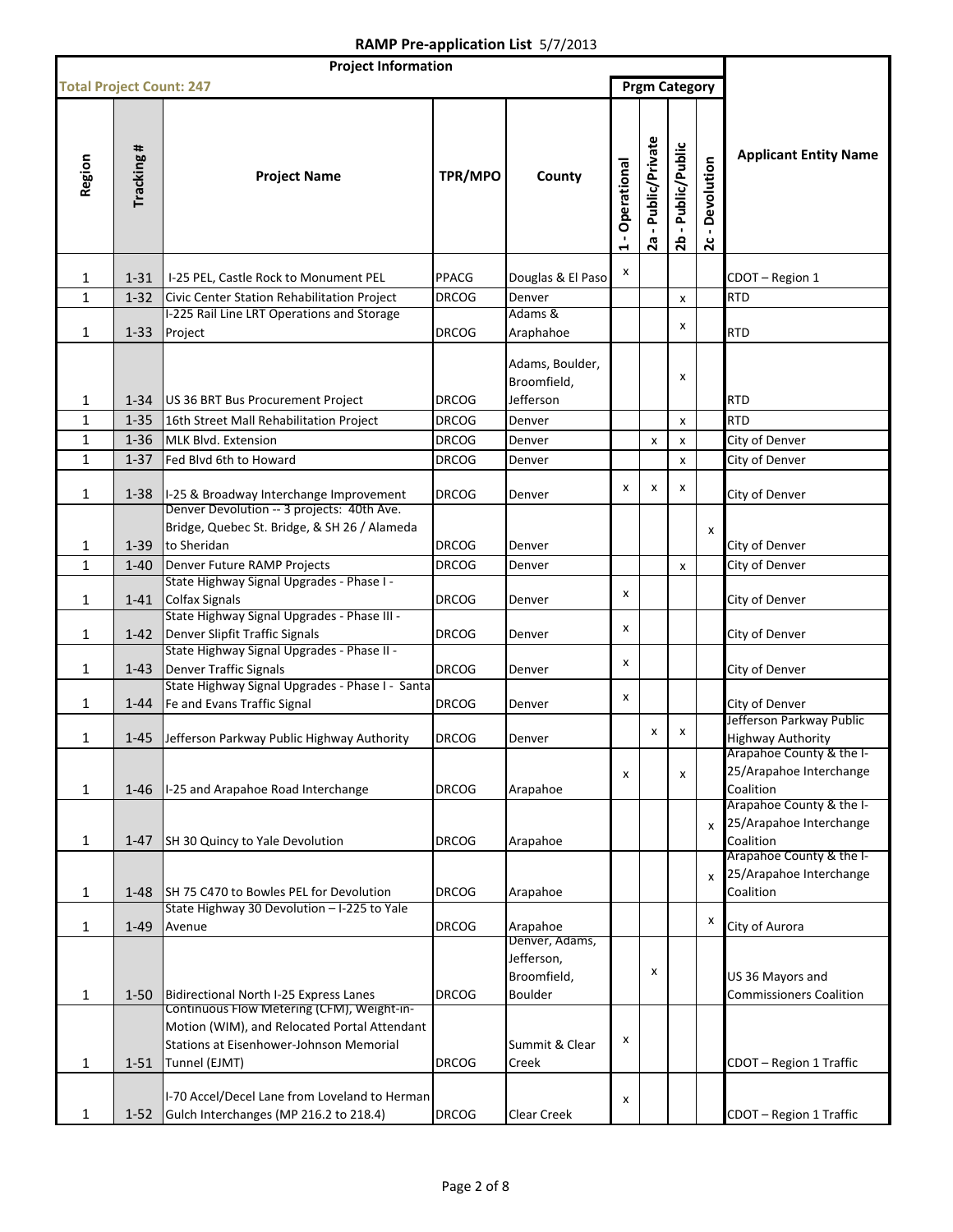| <b>Project Information</b>      |            |                                                                                           |               |                   |                                                 |                               |                       |                                              |                              |
|---------------------------------|------------|-------------------------------------------------------------------------------------------|---------------|-------------------|-------------------------------------------------|-------------------------------|-----------------------|----------------------------------------------|------------------------------|
| <b>Total Project Count: 247</b> |            |                                                                                           |               |                   |                                                 |                               | <b>Prgm Category</b>  |                                              |                              |
| Region                          | Tracking # | <b>Project Name</b>                                                                       | TPR/MPO       | County            | Operational<br>$\blacksquare$<br>$\blacksquare$ | - Public/Private<br><b>2a</b> | - Public/Public<br>2b | Devolution<br>$\blacksquare$<br>$\mathbf{c}$ | <b>Applicant Entity Name</b> |
|                                 |            |                                                                                           |               | Arapahoe,         |                                                 |                               |                       |                                              |                              |
|                                 |            | New Traffic Signal Controllers for Congested                                              |               | Broomfield,       | x                                               |                               |                       |                                              |                              |
| 1                               | $1 - 53$   | Corridors in the Denver Metropolitan Area                                                 | <b>DRCOG</b>  | Denver, Jefferson |                                                 |                               |                       |                                              | CDOT - Region 1 Traffic      |
|                                 |            | I-76 at 88th Avenue Interchange Improvements                                              |               |                   | x                                               |                               |                       |                                              |                              |
| 1                               | $1 - 54$   | (MP 10)                                                                                   | <b>DRCOG</b>  | Adams<br>Adams &  |                                                 |                               |                       |                                              | CDOT - Region 1 Traffic      |
| 1                               | $1 - 55$   | US 40 and I-70 Frontage Road Safety<br>Improvements in eastern Aurora                     | <b>DRCOG</b>  | Araphahoe         | x                                               |                               |                       |                                              | CDOT - Region 1 Traffic      |
|                                 |            | US 285 at Mount Evans Boulevard/Pine Valley                                               |               |                   |                                                 |                               |                       |                                              |                              |
| 1                               | $1 - 56$   | Road (MP 229)                                                                             | DRCOG         | Jefferson         | x                                               |                               |                       |                                              | CDOT - Region 1 Traffic      |
| 1                               | $1 - 57$   | I-70 and Bennet Off-Ramp - MP 305                                                         | <b>DRCOG</b>  | Adams             | X                                               |                               |                       |                                              | CDOT - Region 1 Traffic      |
|                                 |            | SH 86 Adaptive Signal Control System (MP                                                  |               |                   | x                                               |                               |                       |                                              |                              |
| 1                               | $1 - 58$   | 100.0 to 101.53)<br>SH 86 intersection improvement at Crowfoot                            | <b>DRCOG</b>  | Douglas           |                                                 |                               |                       |                                              | CDOT - Region 1 Traffic      |
| 1                               | $1 - 59$   | Valley Road (MP 101.53)                                                                   | <b>DRCOG</b>  | <b>Douglas</b>    | x                                               |                               |                       |                                              | CDOT - Region 1 Traffic      |
|                                 |            | SH 86 intersection Improvements at Timber                                                 |               |                   |                                                 |                               |                       |                                              |                              |
|                                 |            | Meadows Court (MP 7.9) and at Deerfield Lane                                              |               |                   | x                                               |                               |                       |                                              |                              |
| 1                               | $1 - 60$   | (MP 11.1)                                                                                 | <b>DRCOG</b>  | Douglas           |                                                 |                               |                       |                                              | CDOT - Region 1 Traffic      |
|                                 |            | US 6 Safety Improvement Project (MP 257 to                                                |               |                   | X                                               |                               |                       |                                              |                              |
| 1                               | $1 - 61$   | 260)                                                                                      | <b>DRCOG</b>  | Clear Creek       |                                                 |                               |                       |                                              | CDOT - Region 1 Traffic      |
|                                 |            | SH 36 intersection improvements at Headlight                                              |               |                   | x                                               |                               |                       |                                              |                              |
| 1                               | $1 - 62$   | Road/ Arapahoe County Road 2 (MP 96.3)                                                    | <b>DRCOG</b>  | Adams             |                                                 |                               |                       |                                              | CDOT - Region 1 Traffic      |
| $\mathbf{1}$                    | $1 - 63$   | I-70 at Grapevine Road (MP 256.0)                                                         | <b>DRCOG</b>  | Jefferson         | x                                               |                               |                       |                                              | CDOT - Region 1 Traffic      |
|                                 |            | SH 74 intersection at Jefferson County Road                                               |               |                   | X                                               |                               |                       |                                              |                              |
| 1                               | $1 - 64$   | (JCR) 73 (MP 7.5)<br>SH 83 Safety and Mobility Project - Uphill                           | <b>DRCOG</b>  | Jefferson         |                                                 |                               |                       |                                              | CDOT - Region 1 Traffic      |
| 1                               | $1 - 65$   | <b>Climbing Lane</b>                                                                      | DRCOG         | <b>Douglas</b>    | X                                               |                               |                       |                                              | CDOT - Region 1 Traffic      |
| $\mathbf 1$                     |            | 1-66 North Metro Rail Corridor                                                            | <b>DRCOG</b>  | Denver            |                                                 | $\mathsf{x}$                  | $\mathsf{x}$          |                                              | <b>RTD</b>                   |
|                                 |            | I-70/Kipling EB Acceleration Lane                                                         |               |                   |                                                 |                               |                       |                                              |                              |
| 1                               | 1-67       | Improvements                                                                              | DRCOG         | Jefferson         | X                                               |                               |                       |                                              | CDOT - Region 1              |
| $\mathbf{1}$                    | $1 - 68$   | I-70 / 32nd & Youngfield WB Ramps                                                         | <b>DRCOG</b>  | Jefferson         |                                                 |                               | x                     |                                              | City of Wheat Ridge          |
| 1                               | $1 - 69$   | SH 72 / Ward Road & BNSF Crossing                                                         | <b>DRCOG</b>  | Jefferson         |                                                 |                               | x                     |                                              | City of Wheat Ridge          |
| 1                               | $1 - 70$   | SH 121 / Wadsworth Boulevard Widening                                                     | <b>DRCOG</b>  | Jefferson         |                                                 |                               | x                     |                                              | City of Wheat Ridge          |
| 1                               | $1 - 71$   | I-70 & SH 391 / Kipling Street Interchange                                                | <b>DRCOG</b>  | Jefferson         |                                                 |                               | x                     |                                              | City of Wheat Ridge          |
|                                 |            | I-70 & SH 58 and I-70 & SH 72 / Ward Road                                                 | <b>DRCOG</b>  | Jefferson         |                                                 |                               | x                     |                                              |                              |
| 1                               | $1 - 72$   | Interchanges                                                                              |               |                   |                                                 |                               |                       |                                              | City of Wheat Ridge          |
| 1                               | $1 - 73$   | UPRR Grade Seperation Project at W 80th Ave                                               | <b>DRCOG</b>  | Jefferson         | X                                               |                               |                       |                                              | City of Arvada               |
|                                 |            |                                                                                           |               |                   |                                                 |                               |                       |                                              |                              |
| $\mathbf{1}$                    | $1 - 74$   | UPRR Grade Separation Projects at W 72nd Ave DRCOG                                        |               | Jefferson         | x                                               |                               |                       |                                              | City of Arvada               |
|                                 |            |                                                                                           | <b>DRCOG</b>  |                   | X                                               |                               | x                     |                                              |                              |
| 1                               | $1 - 75$   | SH-95 (Sheridan) Multimodal Improvements<br>SH-72 (Indiana St) at W 72nd Ave Intersection |               | Jefferson, Adams  |                                                 |                               |                       |                                              | City of Arvada               |
| 1                               | $1 - 76$   | Widening                                                                                  | <b>DRCOG</b>  | Jefferson         | x                                               |                               |                       |                                              | City of Arvada               |
|                                 |            | I-25 at S.H. 7 - Larkridge Bus Slip Ramps and                                             |               |                   |                                                 |                               |                       |                                              |                              |
| 1                               | $1 - 77$   | Pedestrian Bridge                                                                         | DRCOG         | Adams             |                                                 |                               | x                     |                                              | City of Thornton             |
| $\overline{2}$                  | $2 - 1$    | Devolution - State Highway 67 - Victor                                                    | <b>CFRTPR</b> | Teller            |                                                 |                               |                       | x                                            | City of Victor               |
| 2                               | $2 - 2$    | 25 exit 11                                                                                | <b>SCTPR</b>  | Las Animas        |                                                 |                               |                       | x                                            | Las Animas County            |
| $\overline{2}$                  | $2 - 3$    | <b>Hwy 239</b>                                                                            | <b>SCTPR</b>  | Las Animas        |                                                 |                               |                       | x                                            | Las Animas County            |
| $\overline{2}$                  | $2 - 4$    | 25 Exit 18                                                                                | <b>SCTPR</b>  | Las Animas        |                                                 |                               |                       | X                                            | Las Animas County            |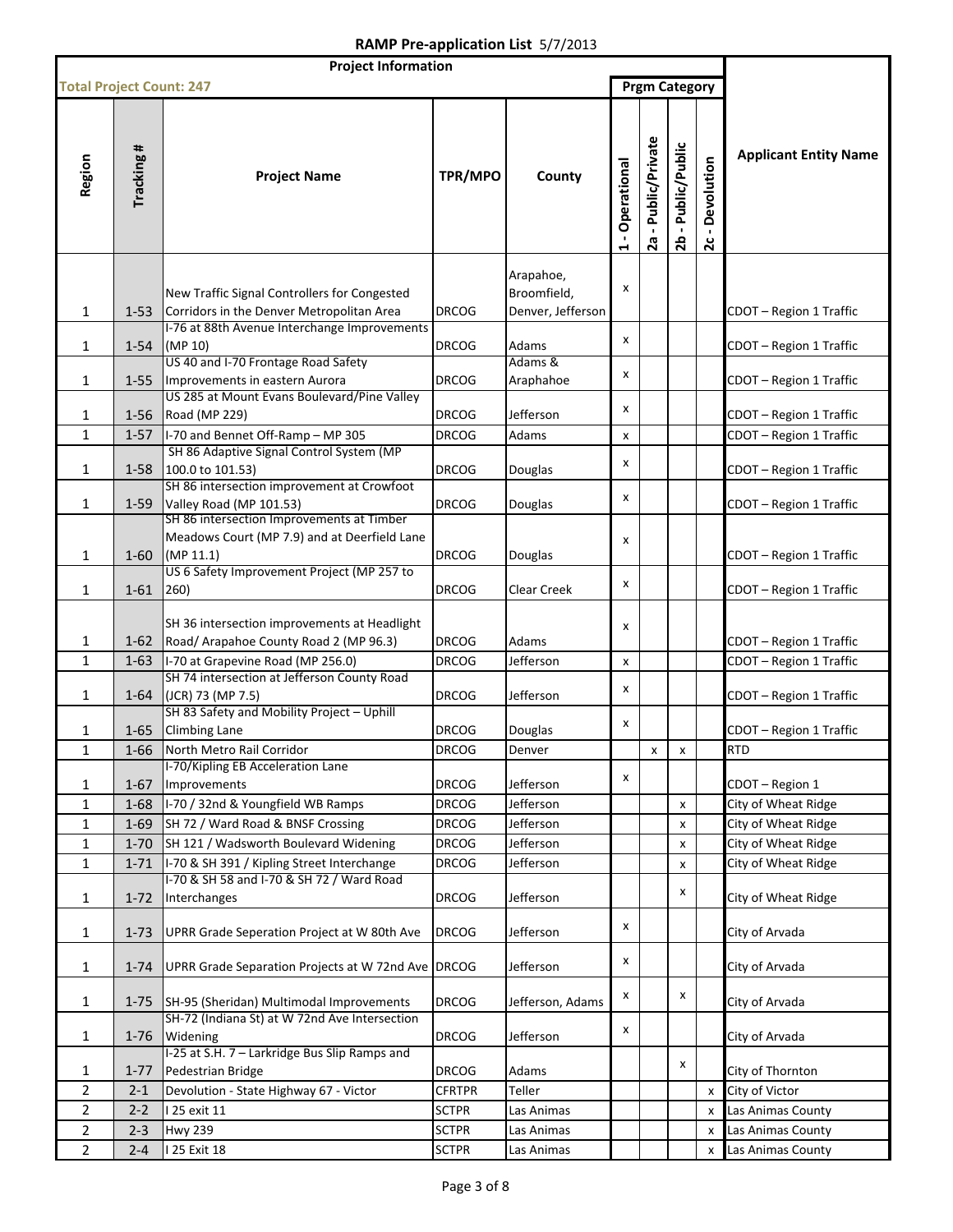| <b>Project Information</b>      |                      |                                                                                      |                       |                     |                               |                               |                       |                                              |                                                  |
|---------------------------------|----------------------|--------------------------------------------------------------------------------------|-----------------------|---------------------|-------------------------------|-------------------------------|-----------------------|----------------------------------------------|--------------------------------------------------|
| <b>Total Project Count: 247</b> |                      |                                                                                      |                       |                     |                               |                               | <b>Prgm Category</b>  |                                              |                                                  |
| Region                          | Tracking #           | <b>Project Name</b>                                                                  | TPR/MPO               | County              | Operational<br>$\blacksquare$ | - Public/Private<br><b>2a</b> | - Public/Public<br>2b | Devolution<br>$\blacksquare$<br>$\mathbf{z}$ | <b>Applicant Entity Name</b>                     |
| $\overline{2}$                  | $2 - 5$              | Highway 160 turn-outs                                                                | <b>SCTPR</b>          | Huerfano            |                               |                               | x                     |                                              | Town of La Veta/Huerfano                         |
| $\overline{2}$                  | $2 - 6$              | Highway 115 Reconstruction & Drainage                                                | <b>CFRTPR</b>         | Fremont             | X                             |                               | x                     |                                              | City of Florence                                 |
| $\overline{2}$                  | $2 - 7$              | <b>US 24 Business Route Devolution</b>                                               | PPACG                 | El Paso             |                               |                               |                       | x                                            | El Paso County                                   |
| 2                               | $2 - 8$              | US24/Judge Orr Rd Intersection Improvement                                           | PPACG                 | El Paso             | x                             |                               |                       |                                              | <b>CDOT R2 Traffic</b>                           |
| $\overline{2}$                  | $2 - 9$              | US 50/Dozier Ave intersection improvement<br>US 50/Purcell and US 50/McCullock       | <b>CFRTPR</b>         | Fremont             | x                             |                               |                       |                                              | <b>CDOT R2 Traffic</b>                           |
| 2                               | $2 - 10$             | intersection improvement                                                             | PACOG                 | Pueblo              | x                             |                               |                       |                                              | <b>CDOT R2 Traffic</b>                           |
|                                 |                      |                                                                                      |                       | Las Animas          | x                             |                               |                       |                                              |                                                  |
| 2<br>$\overline{2}$             | $2 - 11$<br>$2 - 12$ | Fiber Optical Line from Walsenburg to Trinidad<br>SH 165 Auxiliary Lane Improvements | <b>SCTPR</b><br>PACOG | Huerfano<br>Pueblo  |                               |                               |                       |                                              | <b>CDOT R2 Traffic</b><br><b>CDOT R2 Traffic</b> |
|                                 |                      |                                                                                      |                       |                     | x                             |                               |                       |                                              | <b>CDOT R2 Traffic</b>                           |
| 2                               | $2 - 13$             | SH 12/Nevada Ave/Animas St Roundabout                                                | <b>SCTPR</b>          | Las Animas<br>Otero | x                             |                               |                       |                                              | CDOT R2 Traffic                                  |
| $\overline{2}$                  | $2 - 14$             | SH 109/Adams Ave/3rd St Roundabout                                                   | <b>SETPR</b>          |                     | x                             |                               |                       |                                              |                                                  |
| $\overline{2}$                  | $2 - 15$             | US 24/Garrett Rd Intersection Improvements                                           | <b>PPACG</b>          | El Paso             | x                             |                               |                       |                                              | <b>CDOT R2 Traffic</b>                           |
| 2                               | $2 - 16$             | Extend passing lane on SH287 east of Lamar                                           | <b>SETPR</b>          | Prowers             | x                             |                               |                       |                                              | CDOT R2 Traffic                                  |
| $\overline{2}$                  | $2 - 17$             | US 50/32nd Ln, US 50/Cottonwood Ave, US 50/3 PACOG                                   |                       | Pueblo              | X                             |                               |                       |                                              | <b>CDOT R2 Traffic</b>                           |
| 2                               | $2 - 18$             | New and Old Meridian Road Intersection with<br>Falcon Park N Ride                    | PPACG                 | El Paso             |                               |                               | x                     |                                              | PPACG                                            |
| $\overline{2}$                  | $2 - 19$             | US 287 Lamar Reliever Route                                                          | <b>SETPR</b>          | Prowers             |                               |                               |                       | X                                            | City of Lamar & Prowers<br>County                |
| $\overline{2}$                  | $2 - 20$             | US50/Dozier/Steinmeier Intersection/Signal<br>Improvements                           | <b>CFRTPR</b>         | Fremont             | x                             |                               | x                     |                                              | City of Canon City                               |
| 2                               | 2-21                 | I-25 and Cimarron Interchange Reconstruction                                         | PPACG                 | El Paso             | x                             |                               | x                     |                                              | PPACG                                            |
| $\overline{2}$                  |                      | 2-22 Fillmore Interchange DDI Conversion                                             | <b>PPACG</b>          | El Paso             |                               |                               | X                     |                                              | PPACG                                            |
| $\overline{2}$                  | $2 - 23$             | Old Ranch Road/SH 21 Interchange Completion PPACG                                    |                       | El Paso             |                               |                               | x                     |                                              | PPACG                                            |
| $\overline{2}$                  | $2 - 24$             | SH 21 Widening                                                                       | PPACG                 | El Paso             |                               |                               | x                     |                                              | PPACG                                            |
| $\overline{2}$                  | $2 - 25$             | I 25 bypass Aguilar                                                                  | <b>SCTPR</b>          | Las Animas          |                               |                               |                       | X                                            | Las Animas County                                |
| $\overline{2}$                  | $2 - 26$             | 125 Exit 18                                                                          | <b>SCTPR</b>          | Las Animas          |                               |                               |                       | X                                            | Las Animas County                                |
| $\overline{2}$                  | $2 - 27$             | 125 Exit 18 n CR 71.1                                                                | <b>SCTPR</b>          | Las Animas          |                               |                               |                       | X                                            | Las Animas County                                |
| $\overline{2}$                  | $2 - 28$             | 125 exit 11                                                                          | <b>SCTPR</b>          | Las Animas          |                               |                               |                       | X                                            | Las Animas County                                |
| $\overline{2}$                  | $2 - 29$             | 125 Exit 11 s CR 69.1                                                                | <b>SCTPR</b>          | Las Animas          |                               |                               |                       | X                                            | Las Animas County                                |
| $\overline{2}$                  | $2 - 30$             | <b>Hwy 239</b>                                                                       | <b>SCTPR</b>          | Las Animas          |                               |                               |                       | X                                            | Las Animas County                                |
| $\overline{2}$                  | 2-31                 | Pueblo I-25 Central Business District Segment                                        | PACOG                 | Pueblo              |                               |                               | x                     | х                                            | PACOG                                            |
| $\overline{2}$                  | $2 - 32$             | Pueblo I-25 North Segment<br>US 50/SH 45 Interchange Highway Safety                  | PACOG                 | Pueblo              |                               |                               | x                     | x                                            | <b>PACOG</b>                                     |
| $\overline{2}$                  | $2 - 33$             | Improvements                                                                         | PACOG                 | Pueblo              | x                             |                               | x                     | X                                            | PACOG                                            |
| 3                               | $3-1$                | SH 9 & French St. Roundabout                                                         | <b>IMTPR</b>          | Summit              |                               | x                             |                       |                                              | Town of Breckenridge                             |
| 3                               | $3-2$                | Edwards Spur Road Phase II                                                           | <b>IMTPR</b>          | Eagle               |                               |                               | x                     |                                              | Eagle County                                     |
| 3                               | $3 - 3$              | Eagle County Airport Interchange                                                     | <b>IMTPR</b>          | Eagle               | x                             |                               | x                     |                                              | <b>Eagle County</b>                              |
| 3                               | $3 - 4$              | I-70 North Roundabout Exit 90                                                        | <b>IMTPR</b>          | Garfield            |                               |                               | x                     |                                              | City of Rifle                                    |
| 3                               | $3 - 5$              | Park-N-Ride Relocate                                                                 | <b>IMTPR</b>          | Garfield            |                               | x                             |                       |                                              | City of Rifle                                    |
| 3                               | $3 - 6$              | SH 6/ SH13 Devolution in Rifle                                                       | <b>IMTPR</b>          | Garfield            |                               |                               |                       | X                                            | City of Rifle                                    |
| 3                               | $3 - 7$              | SH 6 East Gateway Roundabout                                                         | <b>IMTPR</b>          | Garfield            |                               |                               | X                     |                                              | City of Rifle                                    |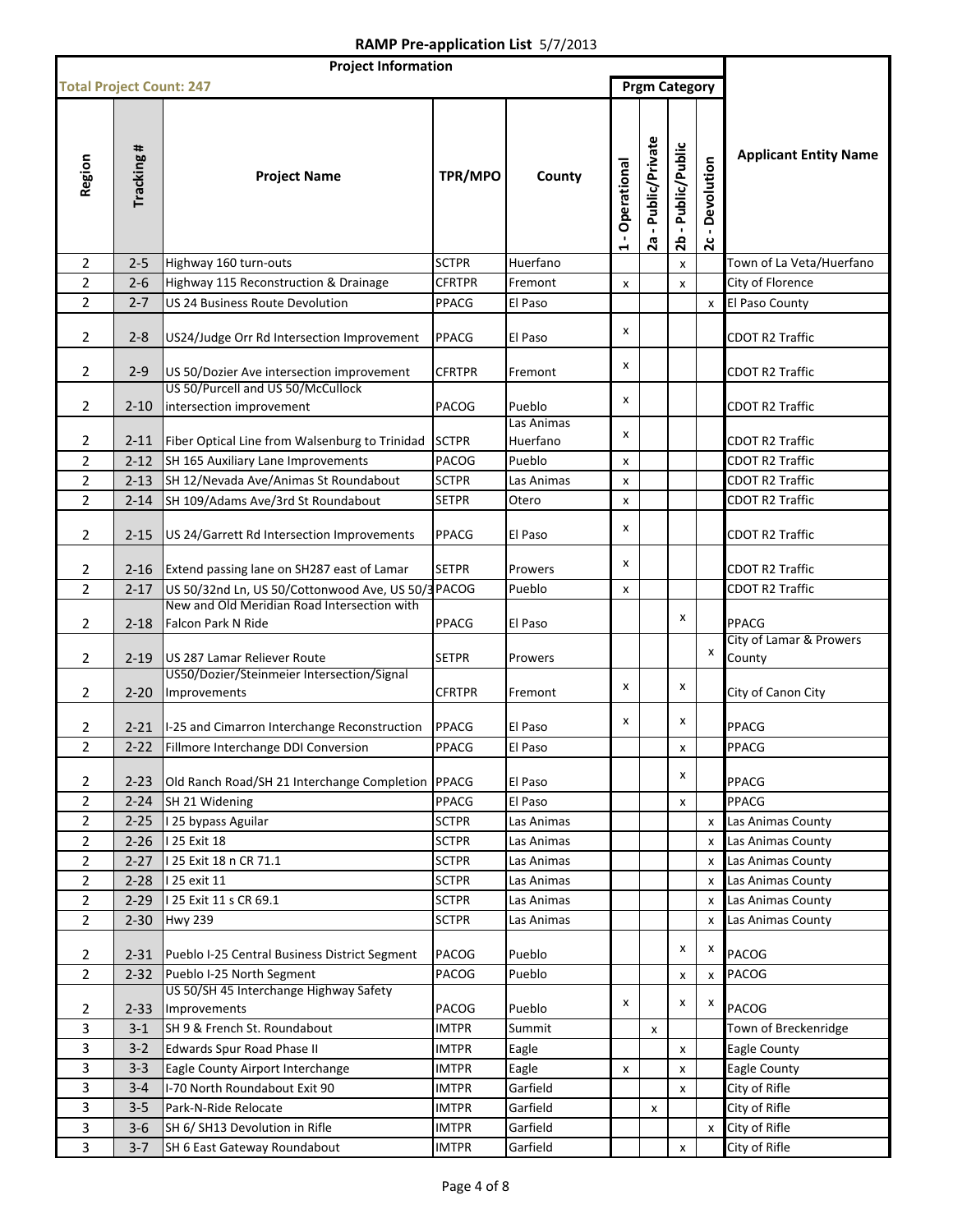| <b>Project Information</b>      |            |                                                                                                                                     |                 |                |                                       |                        |                       |                            |                                                        |
|---------------------------------|------------|-------------------------------------------------------------------------------------------------------------------------------------|-----------------|----------------|---------------------------------------|------------------------|-----------------------|----------------------------|--------------------------------------------------------|
| <b>Total Project Count: 247</b> |            |                                                                                                                                     |                 |                |                                       |                        | <b>Prgm Category</b>  |                            |                                                        |
| Region                          | Tracking # | <b>Project Name</b>                                                                                                                 | TPR/MPO         | County         | - Operational<br>$\blacktriangleleft$ | - Public/Private<br>2a | - Public/Public<br>2b | Devolution<br>$\mathbf{z}$ | <b>Applicant Entity Name</b>                           |
| 3                               | $3 - 8$    | US 6 Develoution Gypsum/Eagle                                                                                                       | IMTPR           | Eagle          |                                       |                        |                       | x                          | Town of Gypsum                                         |
| 3                               | $3-9$      | I-70 Simba Run Underpass                                                                                                            | <b>IMTPR</b>    | Eagle          |                                       |                        | X                     |                            | Town of Vail                                           |
| 3                               | $3 - 10$   | I-70 Water Quality Improvements                                                                                                     | <b>IMTPR</b>    | Eagle          |                                       |                        | X                     |                            | Town of Vail                                           |
| 3                               | $3 - 11$   | I-70 Vail Frontage Roads                                                                                                            | <b>IMTPR</b>    | Eagle          |                                       |                        | X                     |                            | Town of Vail                                           |
|                                 |            | SH 9 - Frisco to Breckenridge: Iron Springs                                                                                         |                 |                |                                       |                        |                       |                            |                                                        |
| 3                               | $3 - 12$   | Phase                                                                                                                               | <b>IMTPR</b>    | Summit         |                                       |                        | x                     |                            | Summit County                                          |
| 3                               | $3 - 13$   | I-70 Exit 203 Roundabout Impv                                                                                                       | <b>IMTPR</b>    | Summit         |                                       |                        | X                     |                            | <b>Summit County</b>                                   |
| 3                               | $3 - 14$   | I-70 Eagle Interchange Upgrade                                                                                                      | <b>IMTPR</b>    | Eagle          |                                       |                        | x                     |                            | Town of Eagle                                          |
| 3                               | $3 - 15$   | I-70 East Eagle Interchange                                                                                                         | <b>IMTPR</b>    | Eagle          |                                       | x                      |                       |                            | Town of Eagle                                          |
| 3                               | $3 - 16$   | South Bridge                                                                                                                        | IMTPR           | Garfield       |                                       |                        | $\pmb{\times}$        |                            | City of Glenwood Spgs                                  |
| 3                               | $3-17$     | Grade Separated Pedestrian Improvements<br>at 27th Street and SH 82 in Glenwood Springs<br>Pedestrian and Paving Improvements on SH | <b>IMTPR</b>    | Garfield       |                                       |                        | x                     |                            | City of Glenwood Spgs                                  |
| 3                               | $3 - 18$   | 6&24                                                                                                                                | IMTPR           | Garfield       |                                       |                        | X                     |                            | City of Glenwood Spgs                                  |
| 3                               | $3-19$     | 12th Street Pedestrian Underpass<br>Improvements                                                                                    | <b>IMTPR</b>    | Garfield       |                                       |                        | x                     |                            | City of Glenwood Spgs                                  |
| 3                               | $3 - 20$   | Basalt Avenue/SH 82 Pedestrian Crossing                                                                                             | <b>IMTPR</b>    | Eagle          |                                       |                        | X                     |                            | Town of Basalt                                         |
|                                 |            |                                                                                                                                     |                 |                |                                       |                        | x                     |                            | <b>Roaring Fork</b>                                    |
| 3                               | $3 - 21$   | Rubey Park Transit Center Remodel                                                                                                   | <b>IMTPR</b>    | Pitkin         |                                       |                        |                       |                            | <b>Transportation Authority</b>                        |
| 3                               | $3 - 22$   | US HWY 24 MINTURN                                                                                                                   | <b>IMTPR</b>    | Eagle          |                                       |                        | X                     |                            | Town of Minturn                                        |
| 3                               | $3 - 23$   | I-70 and 29 Road Interchange                                                                                                        | GrVaMPO         | Mesa           |                                       |                        | X                     |                            | Mesa County                                            |
| 3                               | $3 - 24$   | I-70 Exit 32 Horizon Drive                                                                                                          | GrVaMPO         | Mesa           |                                       |                        | X                     |                            | City of Grand Junction                                 |
| 3                               | $3 - 25$   | US 50 and Hookless Blvd. Signal                                                                                                     | GrVaMPO         | Mesa           |                                       |                        | X                     |                            | Mesa County                                            |
| 3                               | $3 - 26$   | Reconstruction of Routt County Rd 14                                                                                                | <b>NWTPR</b>    | Routt          |                                       |                        | X                     |                            | <b>Routt County</b>                                    |
| 3                               | $3 - 27$   | Town of Winter Park                                                                                                                 | <b>NWTPR</b>    | Grand          | X                                     |                        | X                     |                            | Town of Winter Park                                    |
| 3                               |            | 3-28 Redstone Coke Ovens Phase II                                                                                                   | <b>IMTPR</b>    | Pitkin         |                                       | x                      | X                     |                            | Pitkin County                                          |
| 3                               | $3 - 29$   | Devolution of Vail Pass Multi-Use Path                                                                                              | <b>IMTPR</b>    | Summit         |                                       |                        |                       | x                          | <b>Summit County</b>                                   |
| 3                               | $3 - 30$   | SH82/Buttermilk BRT Station Ped Crossing                                                                                            | <b>IMTPR</b>    | Pitkin         |                                       |                        | x                     |                            | <b>Roaring Fork</b><br><b>Transportation Authority</b> |
| 3                               | $3 - 31$   | US 40 Impv within Fraser                                                                                                            | <b>NWTPR</b>    | Grand          |                                       |                        | X                     |                            | Town of Fraser                                         |
| 3                               | $3 - 32$   | SH 92/SH 65 Intersection Impv                                                                                                       | <b>GunVaTPR</b> | Delta          | x                                     |                        | X                     |                            | CDOT/Delta County                                      |
| 3                               | $3 - 33$   | I-70 Vail Chain Station Impv                                                                                                        | <b>IMTPR</b>    | Eagle          | x                                     |                        |                       |                            | CDOT                                                   |
| 3                               | $3 - 34$   | I-70 Glenwood Canyon Variable Speed Signing                                                                                         | <b>IMTPR</b>    | Garfield/Eagle | x                                     |                        |                       |                            | CDOT                                                   |
| 3                               | $3 - 35$   | <b>Grand Junction Signal Upgrades</b>                                                                                               | GrVaMPO         | Mesa           | x                                     |                        |                       |                            | CDOT                                                   |
| 3                               | $3 - 36$   | Delta Signal Interconnect                                                                                                           | <b>GunVaTPR</b> | Delta          | x                                     |                        |                       |                            | CDOT                                                   |
| 3                               | $3 - 37$   | Montrose Signal Upgrades                                                                                                            | <b>GunVaTPR</b> | Montrose       | x                                     |                        |                       |                            | CDOT                                                   |
| 3                               | $3 - 38$   | Rifle Signal Upgrades                                                                                                               | <b>IMTPR</b>    | Garfield       | x                                     |                        |                       |                            | CDOT                                                   |
| 3                               | $3 - 39$   | Craig Signal Upgrades                                                                                                               | <b>NWTPR</b>    | Moffat         | X                                     |                        |                       |                            | <b>CDOT</b>                                            |
| 3                               | $3 - 40$   | SH 9 Safety Improvement Project                                                                                                     | <b>NWTPR</b>    | Grand          |                                       |                        | x                     |                            | <b>Grand County</b>                                    |
| 3                               | $3 - 41$   | US 550 and 12th Street Intersection impv                                                                                            | GunVaTPR        | Montrose       | x                                     |                        | x                     |                            | City of Montrose                                       |
| 3                               | $3-42$     | SH 64 and CR5 Intersection Impv                                                                                                     | <b>NWTPR</b>    | Rio Blanco     |                                       |                        | X                     |                            | Rio Blanco County                                      |
| 3                               | $3 - 43$   | SH 90 Chipeta Rd Intersection                                                                                                       | <b>GunVaTPR</b> | Montrose       | x                                     |                        | X                     |                            | Montrose County                                        |
| 3                               | $3 - 44$   | SH 348 / CR 5700 Intersection                                                                                                       | <b>GunVaTPR</b> | Montrose       | x                                     |                        | X                     |                            | Montrose County                                        |
| 3                               | $3 - 45$   | SH 90 Popular Rd. Intersection                                                                                                      | <b>GunVaTPR</b> | Montrose       | x                                     |                        | X                     |                            | <b>Montrose County</b>                                 |
| 3                               | $3 - 46$   | I-70 Exit 105 Pedestrian Safety Enhancements                                                                                        | <b>IMTPR</b>    | Garfield       | x                                     |                        |                       |                            | Town of New Castle                                     |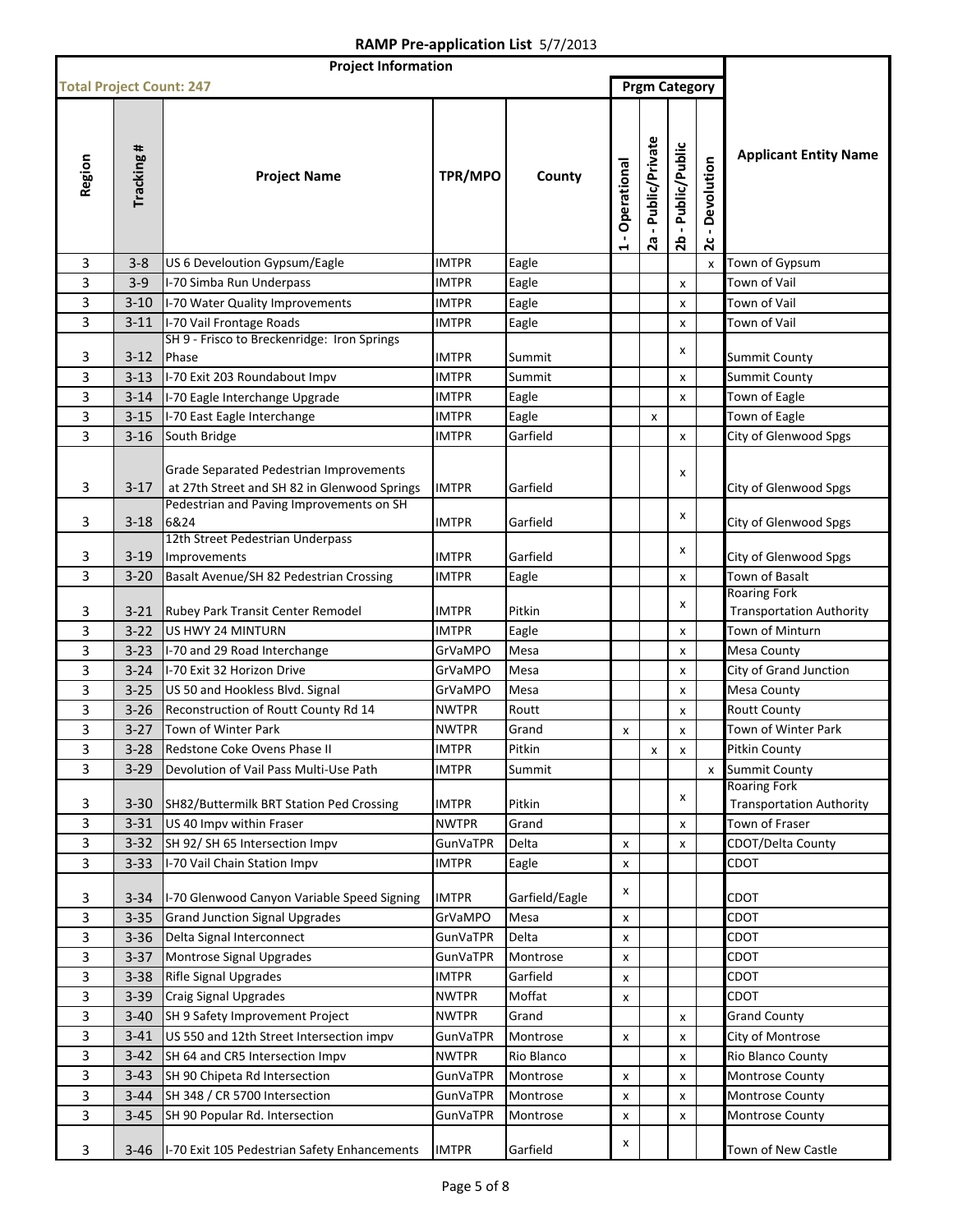| <b>Project Information</b>      |            |                                                                                   |                                |                |                  |                        |                                     |                            |                              |
|---------------------------------|------------|-----------------------------------------------------------------------------------|--------------------------------|----------------|------------------|------------------------|-------------------------------------|----------------------------|------------------------------|
| <b>Total Project Count: 247</b> |            |                                                                                   |                                |                |                  |                        | <b>Prgm Category</b>                |                            |                              |
| Region                          | Tracking # | <b>Project Name</b>                                                               | TPR/MPO                        | County         | Operational<br>1 | - Public/Private<br>2a | Public/Public<br>$\mathbf{L}$<br>2b | Devolution<br>$\mathbf{c}$ | <b>Applicant Entity Name</b> |
| 3                               | $3 - 47$   | I-70 Exit 105 Traffic Safety enhancements                                         | <b>IMTPR</b>                   | Garfield       | x                |                        |                                     |                            | Town of New Castle           |
| 3                               | $3 - 48$   | SH 92/ SH133 Intersection Impv                                                    | <b>GunVaTPR</b>                | Delta          |                  |                        | x                                   |                            | Town of Hotchkiss            |
| 3                               | $3 - 49$   | Eagle Valley Trail                                                                | <b>IMTPR</b>                   | Eagle          |                  |                        | x                                   |                            | Town of Avon                 |
| 3                               | $3 - 50$   | US 40 intersection Impv                                                           | <b>NWTPR</b>                   | Routt          |                  | x                      |                                     |                            | City of Steamboat Spgs       |
| 4                               | $4 - 1$    | I-25: SH56 to SH392 (GAPS)                                                        | <b>NFRMPO</b>                  | Larimer & Weld |                  |                        | x                                   |                            | CDOT R4                      |
| 4                               | $4 - 2$    | I-25: SH392 to SH14                                                               | <b>NFRMPO</b>                  | Larimer        |                  | x                      |                                     |                            | CDOT <sub>R4</sub>           |
| 4                               | $4 - 3$    | I-25 at US34 Interchange                                                          | <b>NFRMPO</b>                  | Larimer        |                  | x                      |                                     |                            | CDOT R4                      |
| 4                               | $4 - 4$    | I-25: SH66 to SH56                                                                | <b>NFRMPO</b>                  | Weld           |                  | x                      |                                     |                            | <b>CDOT R4</b>               |
|                                 |            |                                                                                   |                                | Broomfield &   |                  |                        |                                     |                            |                              |
| 4                               | $4 - 5$    | I-25: 120th to SH66                                                               | <b>DRCOG</b>                   | Weld           |                  | x                      |                                     |                            | <b>CDOT R4</b>               |
| 4                               | $4 - 6$    | US34 in Estes Park Devolution                                                     | <b>UFRTPR</b>                  | Larimer        |                  |                        |                                     | X                          | <b>CDOT R4</b>               |
| 4                               | $4 - 7$    | SH42 Gateway Project                                                              | <b>DRCOG</b>                   | <b>Boulder</b> |                  |                        | x                                   |                            | City of Louisville           |
| 4                               | $4 - 8$    | Intersection Improvements at SH7 & 119th /<br>120th                               | <b>DRCOG</b>                   | <b>Boulder</b> |                  |                        | x                                   |                            | City of Lafayette            |
| 4                               | $4 - 9$    | <b>US85 Drainage Improvements</b>                                                 | <b>UFRTPR</b>                  | Weld           |                  |                        | x                                   |                            | Town of Eaton                |
| 4                               | $4 - 10$   | Traffic Signal at US 85 and WCR 18                                                | UFRTPR                         | Weld           | x                |                        | x                                   |                            | City of Ft. Lupton           |
| 4                               | $4 - 11$   | 10th Street Access Control Plan<br>Implementation                                 | <b>NFRMPO</b>                  | Weld           | x                |                        | x                                   |                            | City of Greeley              |
|                                 | $4 - 12$   | <b>Adaptive Signal Control - US34 Business</b><br>Continuation                    |                                |                | x                |                        |                                     |                            |                              |
| 4                               |            |                                                                                   | <b>NFRMPO</b><br><b>NFRMPO</b> | Weld<br>Weld   |                  |                        |                                     |                            | City of Greeley              |
| 4                               | $4 - 13$   | Adaptive Signal Control - US85, Greeley                                           | <b>NFRMPO</b>                  | Weld           | x                |                        |                                     |                            | City of Greeley              |
| 4                               | $4 - 14$   | 10th Street (US34 Business) Devolution                                            |                                |                |                  |                        |                                     | X                          | City of Greeley              |
| 4                               | $4 - 15$   | 8th Street (SH263) Devolution                                                     | <b>NFRMPO</b>                  | Weld<br>Weld   |                  |                        |                                     | X                          | City of Greeley              |
| 4<br>4                          | $4 - 16$   | 18th Street (US34D) Devolution                                                    | <b>NFRMPO</b>                  | Weld           |                  |                        |                                     | X                          | City of Greeley              |
|                                 | $4 - 17$   | 8th Ave (US85 Bus) Devolution<br>College Ave (SH287) & Horsetooth Road            | <b>NFRMPO</b>                  |                |                  |                        |                                     | X                          | City of Greeley              |
| 4                               |            | 4-18 Intersection Improvements                                                    | <b>NFRMPO</b>                  | Larimer        |                  |                        | X                                   |                            | City of Ft. Collins          |
| 4                               | $4 - 19$   | SH287 & SH 392 Intersection                                                       | <b>NFRMPO</b>                  | Larimer        |                  | x                      |                                     |                            | City of Ft. Collins          |
|                                 |            |                                                                                   |                                |                |                  |                        |                                     |                            |                              |
| 4                               | $4 - 20$   | North College/US287 Conifer to Laporte Bypass NFRMPO                              |                                | Larimer        |                  |                        | x                                   |                            | City of Ft. Collins          |
|                                 |            | Lemay Ave. & Mulberry Ave. (SH14)                                                 |                                |                |                  |                        | x                                   |                            |                              |
| 4                               | $4 - 21$   | Intersection Improvements<br>SH 14 / CR5 East of Fort Collins Intersection        | <b>NFRMPO</b>                  | Larimer        |                  |                        |                                     |                            | City of Ft. Collins          |
| 4                               | $4 - 22$   | Improvements                                                                      | <b>NFRMPO</b>                  | Larimer        |                  |                        | X                                   |                            | Larimer County               |
| 4                               | $4 - 23$   | SH34 / CR27 West of Loveland - Intersection<br>Improvements                       | <b>NFRMPO</b>                  | Larimer        |                  |                        | x                                   |                            | Larimer County               |
| 4                               | $4 - 24$   | SH 1 / CR54 (Douglas Road) in northeast Fort<br>Collins Intersection Improvements | <b>NFRMPO</b>                  |                |                  |                        | x                                   |                            | Larimer County               |
|                                 |            | SH 14 / Greenfields Court - Frontage Road                                         |                                | Larimer        |                  |                        |                                     |                            |                              |
| 4                               | $4 - 25$   | relocation and Intersection Improvements                                          | <b>NFRMPO</b>                  | Larimer        |                  |                        | X                                   |                            | Larimer County               |
| 4                               | $4 - 26$   | SH 402 Devolution                                                                 | <b>NFRMPO</b>                  | Larimer        |                  |                        |                                     | X                          | City of Loveland             |
| 4                               | $4 - 27$   | US 34 and Clayton Street Safety Improvement<br>Project                            | <b>UFRTPR</b>                  | Morgan         |                  |                        | x                                   |                            | City of Brush                |
| 4                               | $4 - 28$   | SH 392 & CR 47 Intersection                                                       | <b>NFRMPO</b>                  | Weld           |                  |                        | x                                   |                            | <b>Weld County</b>           |
| 4                               | 4-29       | US 34 & CR 49 Intersection                                                        | <b>UFRTPR</b>                  | Weld           |                  |                        | x                                   |                            | <b>Weld County</b>           |
| 4                               | $4 - 30$   | SH 392 & CR 74 Intersection                                                       | <b>UFRTPR</b>                  | Weld           |                  | x                      |                                     |                            | <b>Weld County</b>           |
| 4                               | 4-31       | US 85 Business (Denver Avenue) Devolution                                         | <b>UFRTPR</b>                  | Weld           |                  |                        |                                     | x                          | City of Fort Lupton          |
| 4                               | $4 - 32$   | Intersection improvements at SH 36 and<br>Community Drive, Estes Park             | <b>UFRTPR</b>                  | Larimer        |                  |                        | x                                   |                            | Town of Estes Park           |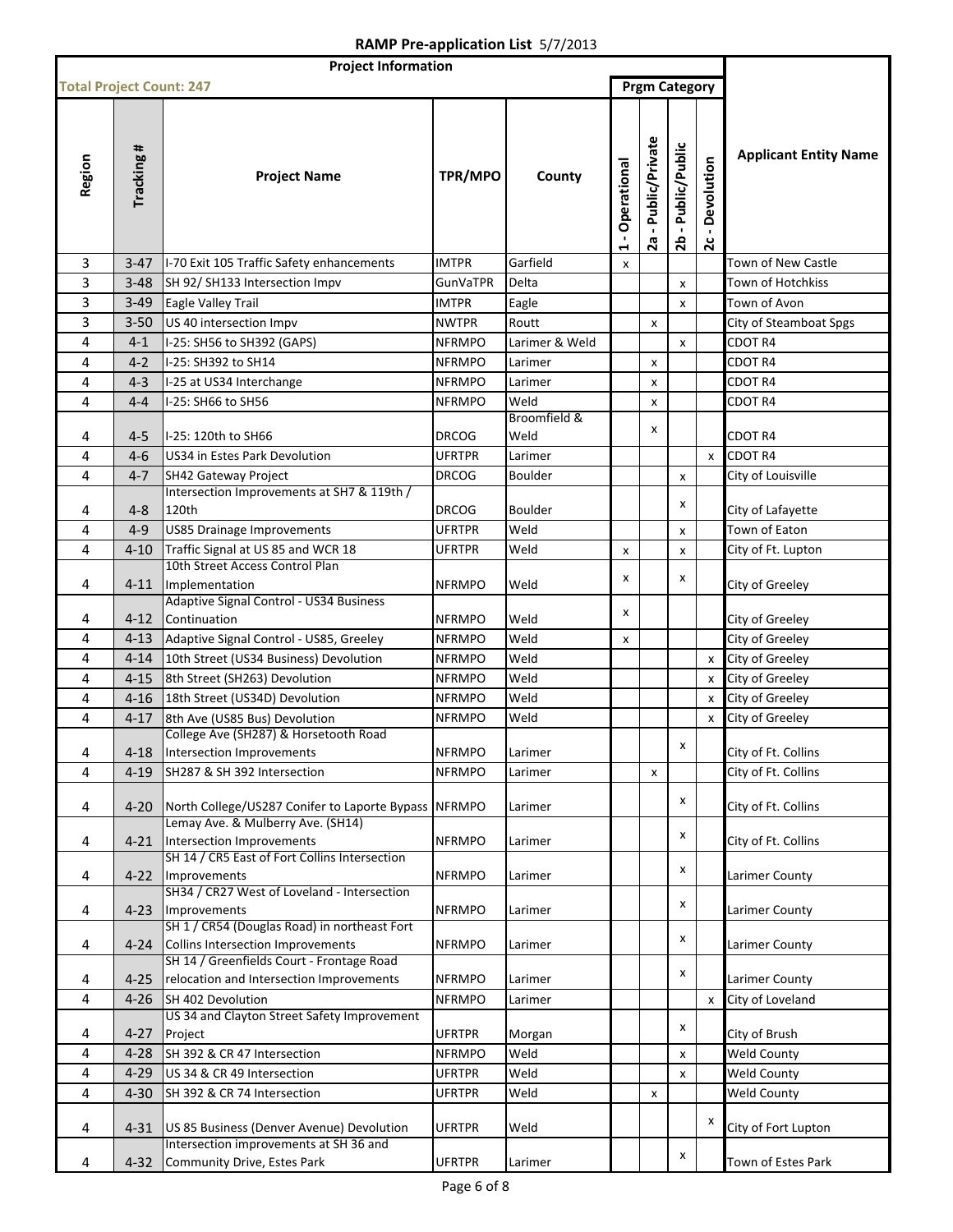| <b>Project Information</b>      |            |                                                                                                                            |               |                                                 |                                       |                        |                       |                                              |                              |
|---------------------------------|------------|----------------------------------------------------------------------------------------------------------------------------|---------------|-------------------------------------------------|---------------------------------------|------------------------|-----------------------|----------------------------------------------|------------------------------|
| <b>Total Project Count: 247</b> |            |                                                                                                                            |               |                                                 |                                       |                        | <b>Prgm Category</b>  |                                              |                              |
| Region                          | Tracking # | <b>Project Name</b>                                                                                                        | TPR/MPO       | County                                          | - Operational<br>$\blacktriangleleft$ | - Public/Private<br>2a | - Public/Public<br>26 | Devolution<br>$\blacksquare$<br>$\mathbf{z}$ | <b>Applicant Entity Name</b> |
| 4                               | $4 - 33$   | US34 / Barlow Road Intersection                                                                                            | <b>UFRTPR</b> | Morgan                                          | X                                     |                        | x                     |                                              | City of Fort Morgan          |
| 4                               | $4 - 34$   | Turning Lanes at Hwy. 34 and County Road H<br>Loveland I-25 and Crossroads Boulevard Anti-                                 | EastTPR       | Yuma                                            |                                       |                        | X                     |                                              | Yuma County                  |
| 4                               | $4 - 35$   | Icing Spray System                                                                                                         | <b>NFRMPO</b> | Larimer                                         | x                                     |                        | x                     |                                              | City of Loveland             |
| 4                               | $4 - 36$   | Loveland RWIS Update / Expansion                                                                                           | <b>NFRMPO</b> | Larimer                                         | x                                     |                        | X                     |                                              | City of Loveland             |
|                                 |            |                                                                                                                            |               |                                                 |                                       |                        |                       |                                              |                              |
| 4                               | $4 - 41$   | Adaptive signals on US 34 Bypass in Greeley                                                                                | <b>NFRMPO</b> | Weld                                            | X                                     |                        | X                     |                                              | CDOT R4                      |
| 4                               | $4 - 42$   | Fiber Optics and ITS Devices on Interstate 76                                                                              | <b>UFRTPR</b> | Weld, Morgan,<br>Washington,<br>Logan, Sedgwick | x                                     |                        |                       |                                              | CDOT R4                      |
| 4                               | $4 - 43$   | Adaptive signals on US85 Bypass in Greeley                                                                                 | <b>NFRMPO</b> | Weld                                            | x                                     |                        | X                     |                                              | CDOT R4                      |
| 4                               | $4 - 44$   | Adaptive signals on SH119 Airport Rd to Zlaten<br>Dr in Longmont                                                           | <b>DRCOG</b>  | Boulder/Weld                                    | x                                     |                        | X                     |                                              | CDOT R4                      |
| 4                               | $4 - 45$   | Region 4 Traffic Operations Center                                                                                         | <b>NFRMPO</b> | Weld                                            | x                                     |                        |                       |                                              | CDOT R4                      |
| 4                               | 4-46       | I-76 Incident Management Plan                                                                                              | <b>UFRTPR</b> | Weld, Morgan,<br>Washington,<br>Logan, Sedgwick | x                                     |                        |                       |                                              | CDOT R4                      |
| 4                               | $4 - 47$   | Fiber Optic communication and Adaptive<br>Signals on SH52 in Dacono-Frederick                                              | <b>DRCOG</b>  | Weld                                            | x                                     |                        |                       |                                              | CDOT R4                      |
| 4                               | $4 - 48$   | Adaptive signals on SH119: Jay to Airport Rd                                                                               | <b>DRCOG</b>  | <b>Boulder</b>                                  | x                                     |                        |                       |                                              | CDOT R4                      |
| 4                               | $4 - 49$   | Adaptive signals on SH119: I-25 to WCR 3.5                                                                                 | <b>DRCOG</b>  | Weld                                            | x                                     |                        |                       |                                              | CDOT R4                      |
| 4                               | $4 - 50$   | Fiber optic communication from I-25 to CDOT<br><b>West Yard</b>                                                            | <b>NFRMPO</b> | Larimer, Weld                                   | x                                     |                        |                       |                                              | CDOT R4                      |
| 4                               | $4 - 51$   | Turning lanes at US385 & YCR 33.6                                                                                          | EastTPR       | Yuma                                            |                                       |                        | x                     |                                              | Yuma County                  |
| 4                               | $4 - 52$   | Turning lanes at US34 & YCR J                                                                                              | EastTPR       | Yuma                                            |                                       |                        | x                     |                                              | Yuma County                  |
| 4                               | $4 - 53$   | US36 & Violet Ave Intersection Safety<br>Improvements                                                                      | <b>DRCOG</b>  | <b>Boulder</b>                                  | x                                     |                        | x                     |                                              | City of Boulder              |
| 4                               | $4 - 54$   | Diagonal (SH119): 30th to Foothills Parkway<br>Multi-modal Improvements Project<br>SH157- Table Mesa to Colorado deficient | <b>DRCOG</b>  | Boulder                                         |                                       |                        | x                     |                                              | City of Boulder              |
| 4                               | $4 - 55$   | Overpass Replacement achieveing ADA<br>compliance                                                                          | <b>DRCOG</b>  | <b>Boulder</b>                                  |                                       |                        | x                     |                                              | City of Boulder              |
| 4                               | $4 - 56$   | 28th St- Valmont thru Glenwood Widening<br>project                                                                         | <b>DRCOG</b>  | <b>Boulder</b>                                  |                                       |                        | X                     |                                              | City of Boulder              |
| 4                               | $4 - 57$   | SH7 Transit stop and transit access<br>improvement                                                                         | <b>DRCOG</b>  | Boulder                                         |                                       |                        | X                     |                                              | City of Boulder              |
| 4                               | $4 - 58$   | Boulder Canyon Trail Extension                                                                                             | <b>DRCOG</b>  | Boulder                                         |                                       |                        | $\pmb{\mathsf{x}}$    |                                              | <b>Boulder County</b>        |
| 4                               | 4-59       | SH52 & WCR5 Intersection Safety<br>Improvements                                                                            | <b>DRCOG</b>  | Weld                                            | x                                     |                        |                       |                                              | Town of Erie                 |
|                                 |            | SH52 & WCR7 Intersection Safety                                                                                            |               |                                                 | x                                     |                        |                       |                                              |                              |
| 4                               | 4-60       | Improvements<br>SH7 & County Line Road Intersection Safety                                                                 | <b>DRCOG</b>  | Weld                                            |                                       |                        |                       |                                              | Town of Erie                 |
| 4                               | 4-61       | Improvements<br>SH52 & WCR3 Intersection Safety                                                                            | <b>DRCOG</b>  | Weld                                            |                                       |                        | X                     |                                              | Town of Erie                 |
| 4                               | 4-62       | Improvements                                                                                                               | <b>DRCOG</b>  | Weld                                            | x                                     |                        |                       |                                              | Town of Erie                 |